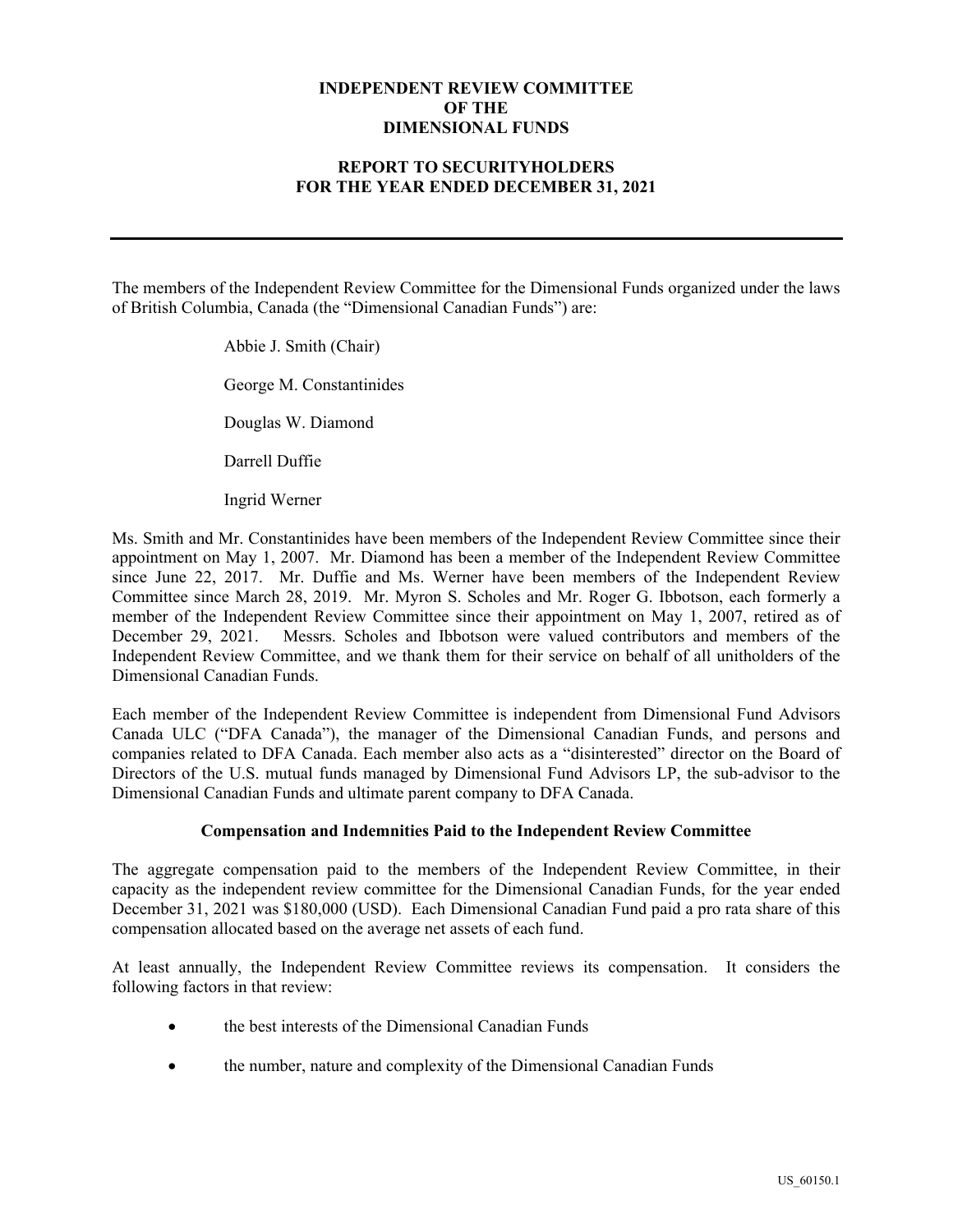- the nature and extent of the workload of each member of the Independent Review Committee, including the types of conflicts of interest matters referred to the Independent Review Committee
- any recommendations for such compensation made by DFA Canada
- the results of its annual self-assessment and
- compensation paid to independent review committees of fund complexes that are comparable in size and structure to the Dimensional Canadian Funds.

No payments were made to a member of the Independent Review Committee under any indemnity granted in his or her favour during 2021.

# **Ownership of Securities by the Independent Review Committee**

As at December 31, 2021, the members of the Independent Review Committee owned beneficially, directly or indirectly, in aggregate, no interest in any of the following securities:

- Any series or class of any Dimensional Canadian Fund;
- Any series or class of DFA Canada or Dimensional Fund Advisors LP, the manager and sub-advisor, respectively, of the Dimensional Canadian Funds; or
- Any securities of any person or company that provides services to any of the Dimensional Canadian Funds or DFA Canada.

### **Duties of Independent Review Committee**

During 2021, the Independent Review Committee carried out the mandate prescribed by the Canadian securities regulators for independent review committees of publicly offered investment funds. The Independent Review Committee reaffirmed, without modification, its standing instructions previously granted to DFA Canada to follow its policies and procedures relating to applicable conflict of interest matters in all material respects and to report to the Independent Review Committee on a periodic basis. Below is a list of conflicts of interest matters for which the Independent Review Committee has provided standing instructions and the name of the policy the Independent Review Committee recommended DFA Canada follow or the recommended action the Independent Review Committee recommended DFA Canada take:

| <b>Conflict of Interest Matter</b>                                                                                                                                                                                                                                                                            | <b>Related Policy and</b><br><b>Procedure/Recommendation</b>                                                                                                                                                                                                                                                                                                                                                                              |
|---------------------------------------------------------------------------------------------------------------------------------------------------------------------------------------------------------------------------------------------------------------------------------------------------------------|-------------------------------------------------------------------------------------------------------------------------------------------------------------------------------------------------------------------------------------------------------------------------------------------------------------------------------------------------------------------------------------------------------------------------------------------|
| Conflicts of interest potentially arising<br>from the sub-advisors to the Dimensional<br>Canadian Funds being affiliated with<br>DFA Canada (Dimensional Fund<br>Advisors LP, Dimensional Fund Advisors<br>Limited, DFA Australia Limited,<br>Dimensional Japan Ltd., Dimensional<br>Fund Advisors Pte. Ltd.) | Monitoring of Services Provided by Portfolio<br><b>Managers Policy</b><br>The following policies of its affiliated Sub-<br>Advisors: Best Execution Policy, Soft Dollar and<br>Directed Brokerage Policy, Trade Aggregation<br>and Allocation Policy, Proxy Voting Policies and<br>Procedures, Global Code of Ethics and Standard<br>of Conduct, Insider Trading Policy and<br>Information Barrier Policy, and Error Correction<br>Policy |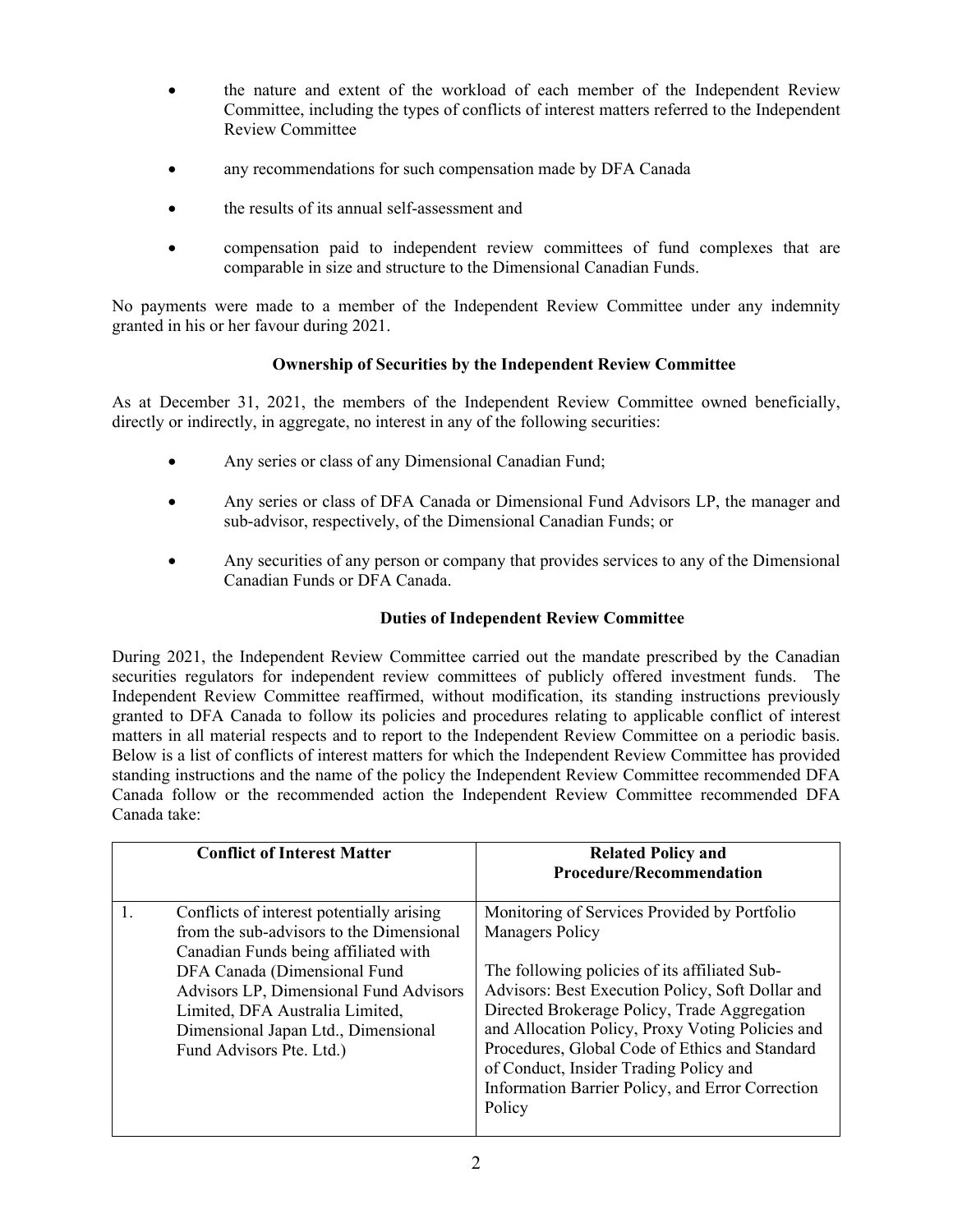|     | <b>Conflict of Interest Matter</b>                                                                                                  | <b>Related Policy and</b><br><b>Procedure/Recommendation</b>                                                         |
|-----|-------------------------------------------------------------------------------------------------------------------------------------|----------------------------------------------------------------------------------------------------------------------|
| 2.  | Personal Trading by Employees of DFA<br>Canada                                                                                      | Global Code of Ethics and Standard of Conduct<br>and Insider Trading Policy and Information<br><b>Barrier Policy</b> |
| 3.  | Resolution of Client and Dealer<br>Complaints                                                                                       | Policy Regarding Client, Unitholder and Dealer<br>Complaints                                                         |
| 4.  | Error Correction of Portfolio NAV Errors                                                                                            | Procedures for Correction of Portfolio NAV<br>Errors                                                                 |
| 5.  | Excessive or Short-Term Trading and<br>Large Unitholder Redemptions                                                                 | Policy Regarding Excessive or Short-Term<br>Trading and Large Unitholder Redemptions                                 |
| 6.  | Charging and allocating operating costs to<br>the Dimensional Canadian Funds                                                        | Policy Regarding Fund Operating Costs and<br>Allocation                                                              |
| 7.  | Acceptance of gifts and business<br>entertainment by DFA Canada employees                                                           | Global Code of Ethics and Standard of Conduct                                                                        |
| 8.  | Investments by Dimensional Canadian<br>Funds in other Dimensional Canadian<br>Funds                                                 | Policy Regarding Investments by Dimensional<br>Funds in Other Dimensional Funds                                      |
| 9.  | Disclosure of holdings data of the<br>Dimensional Canadian Funds in<br>circumstances where DFA Canada has a<br>conflict of interest | Portfolio Holdings Disclosure Policy                                                                                 |
| 10. | DFA Canada's involvement in decisions<br>to fair value the Dimensional Canadian<br>Funds                                            | Policy Regarding Valuation of Portfolio Securities<br>and Other Assets of the Dimensional Funds                      |
| 11. | Payments of redemption proceeds in kind<br>to investors                                                                             | Redemption In-Kind Procedures                                                                                        |
| 12. | Inter-fund trading amongst the<br>Dimensional Canadian Funds                                                                        | Policy Regarding Inter-Fund Trading Between<br><b>Dimensional Funds</b>                                              |
| 13. | Identifying and correcting portfolio<br>management and trade errors                                                                 | <b>Error Correction Policy</b>                                                                                       |

The Independent Review Committee is not aware of any instance where DFA Canada acted contrary to its recommendations or did not follow the applicable policies and procedures in all material respects.